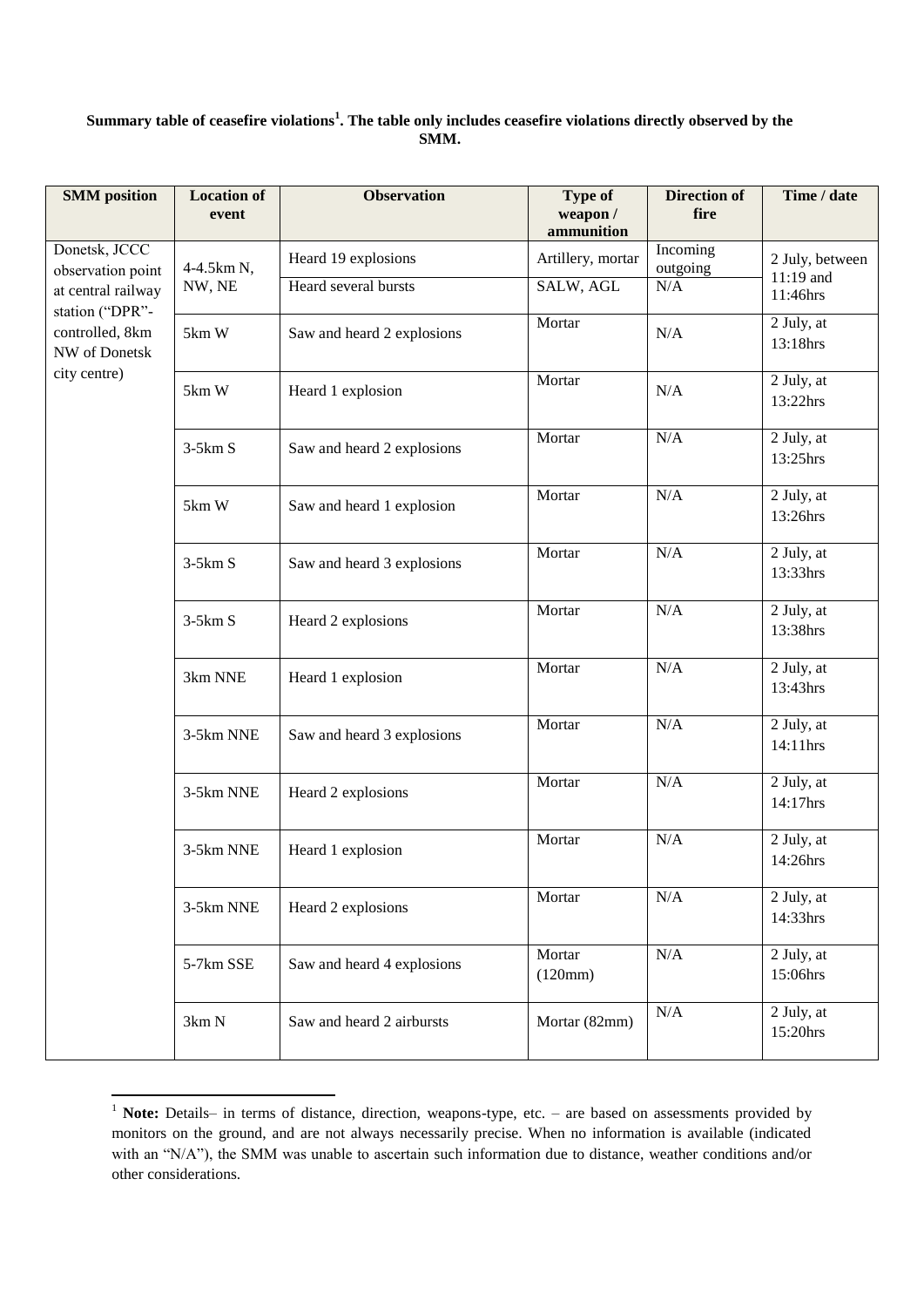|  | $3-5km N$  | Heard 3 explosions                        | N/A                                          | N/A                      | 2 July, at<br>15:40hrs                   |
|--|------------|-------------------------------------------|----------------------------------------------|--------------------------|------------------------------------------|
|  | $3-5km N$  | Heard 1 explosion and 1burst              | SALW, N/A                                    | N/A                      | 2 July, at<br>15:45hrs                   |
|  | $3-5km N$  | Heard 5 bursts                            | SALW, HMG                                    | N/A                      | 2 July, at<br>15:51hrs                   |
|  | $3-5km N$  | Heard multiple bursts                     | SALW, HMG                                    | $\rm N/A$                | 2 July, at<br>15:56hrs                   |
|  | $3-5km N$  | Saw and heard 2 airbursts                 | Mortar (82mm)                                | $\rm N/A$                | 2 July, at<br>15:58hrs                   |
|  | $3-5km N$  | Heard 6 explosions and several<br>bursts  | SALW, HMG,                                   | N/A                      | 2 July, at<br>16:01hrs                   |
|  | $3-5km N$  | Heard 12 explosions                       | Mortar<br>(120mm)                            | N/A                      | 2 July, between<br>16:06 and<br>16:16hrs |
|  | $3-5km N$  | Heard 18 explosions and several<br>bursts | Mortar<br>(120mm)<br>SALW, HMG,<br>$\rm N/A$ | N/A                      | 2 July, between<br>at 16:01 and<br>16:16 |
|  | 5-7km N    | Heard 8 direct fire blasts                | N/A                                          | N/A                      | 2 July, at<br>16:22hrs                   |
|  | 4-5km N    | Heard 2 explosions                        | Mortar                                       | $\rm N/A$                | 2 July, at<br>16:32hrs                   |
|  | $3-4km$ W  | Heard bursts followed by 2<br>explosions  | SAF/Mortar<br>(82/120mm)                     | 1 Incoming<br>1 Outgoing | 2 July, at<br>16:30hrs                   |
|  | 3km NW     | 1 explosion                               | Mortar 120mm                                 | Incoming                 | 2 July at<br>17:01hrs                    |
|  | $3-5km$ W  | 1 explosion                               | $\rm N/A$                                    | N/A                      | 2 July at<br>17:02hrs                    |
|  | $3-5km$ W  | 1 airburst                                | Mortar                                       | $\rm N/A$                | 2 July at 17:03                          |
|  | $3-5km$ W  | 1 explosion                               | $\rm N/A$                                    | $\rm N/A$                | 2 July at<br>17:05hrs                    |
|  | $3-5km$ NE | 3 explosions                              | $\rm N/A$                                    | N/A                      | 2 July at<br>17:20hrs                    |
|  | 5-7km N    | 4 explosions                              | N/A                                          | Outgoing                 | 2 July at<br>17:21hrs                    |
|  | $3-5km$ W  | 2 explosions                              | $\rm N/A$                                    | Incoming                 | 2 July at                                |